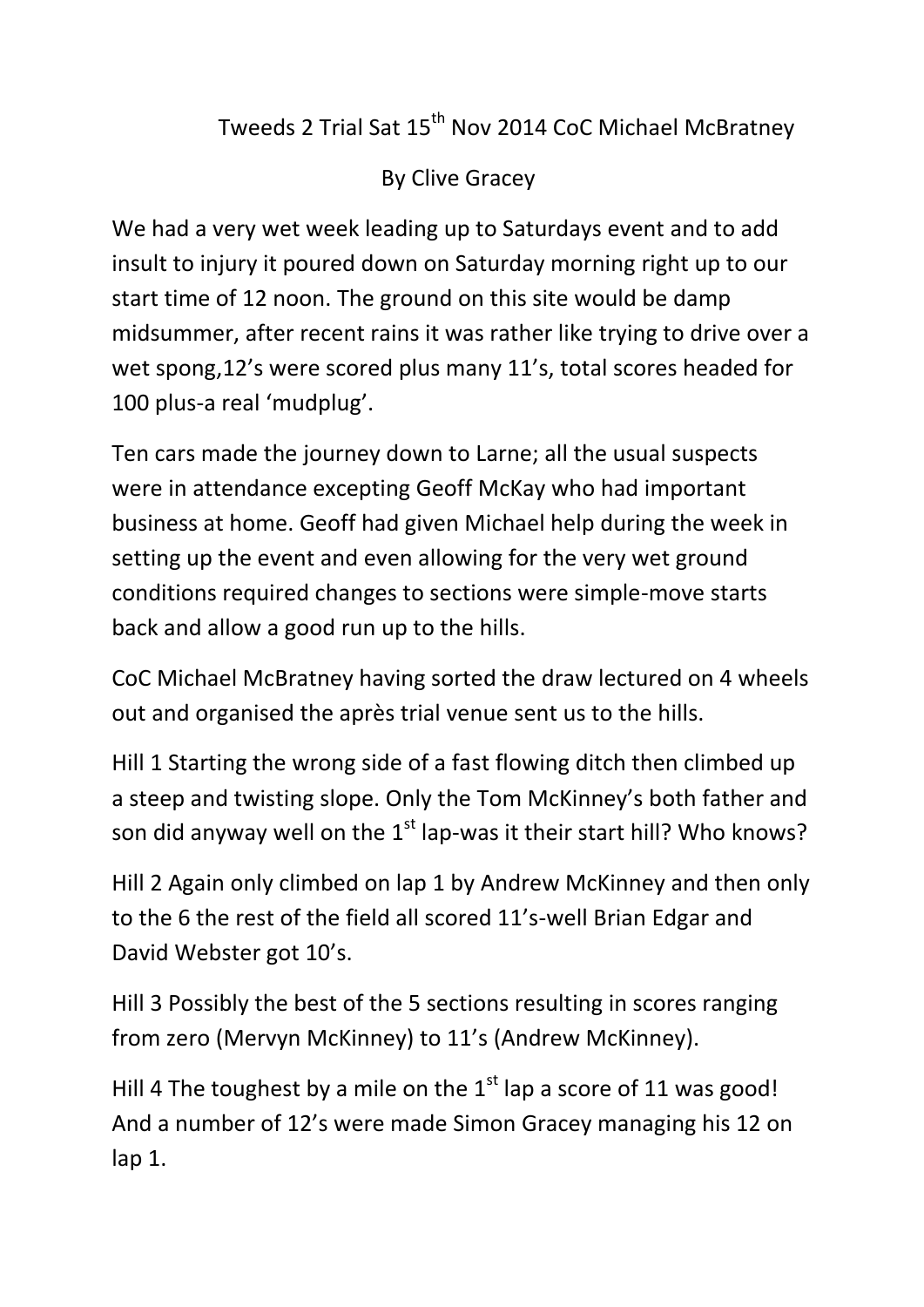Hill 5 cleans were the order of the day on round 1 thereafter it became difficult to get past the 7 even in  $4<sup>th</sup>$  gear with the V Tec button pressed.

So the event began and by the end of lap 1 Andrew McKinney had put his mark down for a win losing only 15 to next best man his father Tom on 32 and Uncle Mervyn on 33, Gracey Jnr was on 35, tricklemeister Webster 37 and Brian Edgar today driving his Crossle as the Hamilton was with 'Kintec' having its engine rebuilt was on 40. In Class B Harry Barr had the lead on 42 with Peter only 1 behind on 43. Gerard Currid slipped and fell twisting his ankle and retired at this stage.

Lap 2 saw Uncle Mervyn close the gap on Andrew with a super round for only 11 lost; Andrew lost 24 and Simon 33 which only went to show how good 11 was. Tom McKinney got round on 29 and I mention that so as not to be accused of favouritism with regard to my son! Harry Barr completed lap 2 on 31 and the lead in Class.

Lap 3 Mervyn McKinney now had the lead after a super lap on 22 to Andrew McKinney's 29.He was on 66 in total to Andrews 68.Simon Gracey also shone getting round on the lowest score for that lap of 20 to David Webster's 21 and Brian Edgars 23 .

Lap 4 And an 11 on Hill 4 cost Mervyn the win, somehow Andrew got past it and up to the 4 for a round of 18 with a total of 86 to Mervyn's 93. Only father Tom McKinney equalled Andrews climb also getting a 4, everyone else got either a 10 or more probably 11's. What do you think of that Trevor- well father Gracey was pleased to note on receiving the results that Simon had 'slipped' past Tom into 3<sup>rd</sup> place on 118 to Tom's 119.